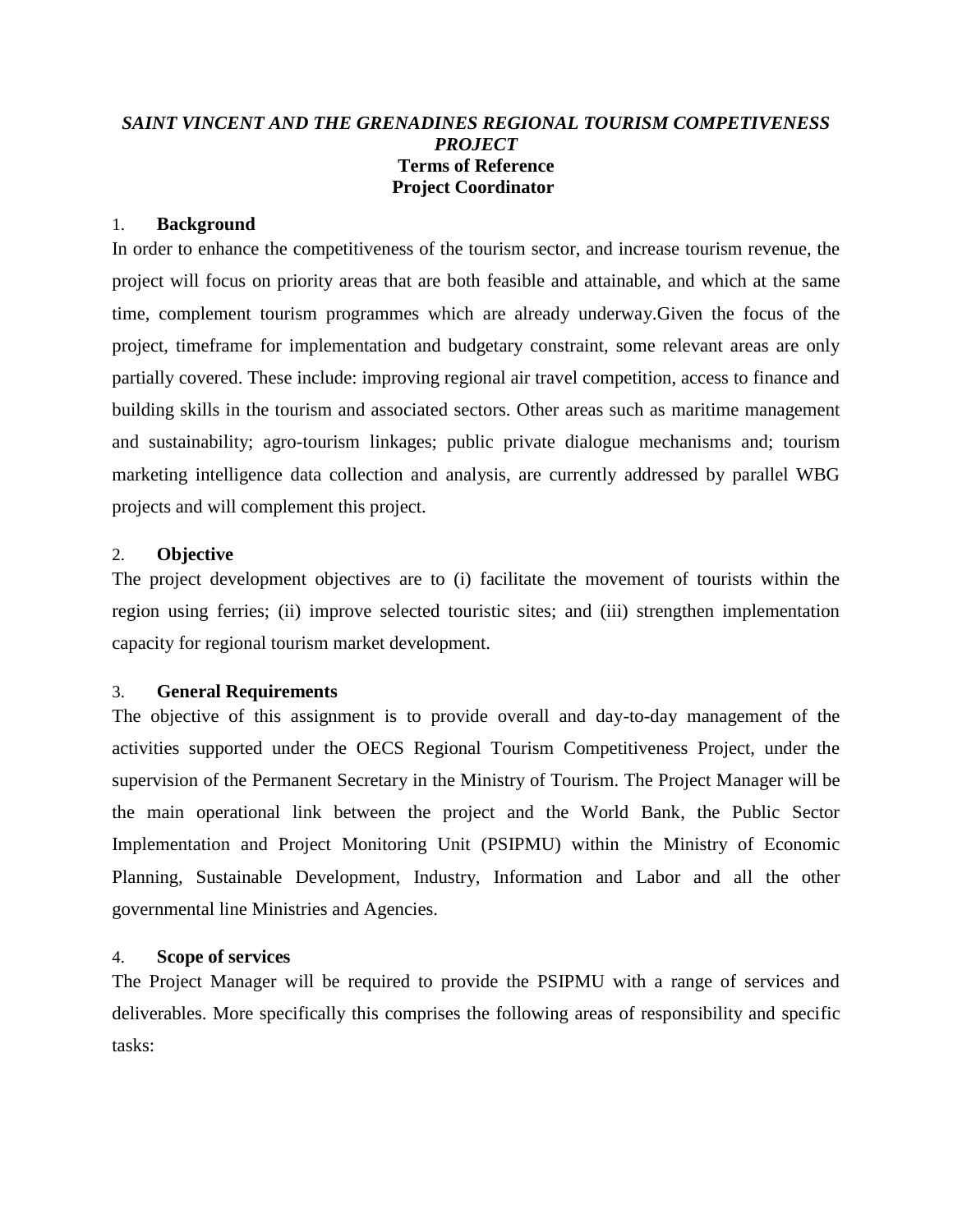- 1. Provide guidance to the Ministry of Tourism and/or other relevant staff on the implementation of the Project, to ensure the successful and effective attainment of the Project Development Objective and Key Performance Indicators established for the Project;
- 2. Ensure Implementing Agencies' conformity with the tenets of the Project Operations Manual;
- 3. Provide ongoing operational advice to the head of the PSIPMU and the Permanent Secretary of the Ministry of Tourism to facilitate meetings with the relevant Ministers, and to participate at such meetings, when needed;
- 4. Provide representation at the national and regional steering committee meetings and prepare documentation for those meetings
- 5. Prepare quarterly progress reports for project management and to relevant bodies, in accordance with approved reporting format and timing
- 6. co-ordinate Project missions, stakeholder meetings/ site visits and consultations ;
- 7. Lead the preparation of Annual Project Work Plans and Strategy, , End-of-Year Performance Report and associated Performance Frameworks for the various activities of the Project;
- 8. Lead preparation of End-of-Assignment Report on outcomes, challenges and results against assignment project work plan;
- 9. Monitor the implementation of Project Work Plans by line Ministries and Agencies
- 10. Review and advise on project work plans and cash flow projections;
- 11. Facilitate and ensure the timely procurement and delivery of various inputs and technical equipment in collaboration with the Procurement Specialist and Implementation Agencies in accordance with SVG Purchase and Tenders and Procedures.
- 12. Monitoring of all project-reporting requirements including financial and procurement reports – to ensure timely preparation, review and distribution;
- 13. Coordinate and monitoring of all regional contracting, coordinate with other PSIPMUs on such matters to ensure timeliness;
- 14. End of assignment report sign off (signing off the output of the consultants once work is completed, in order to process payment)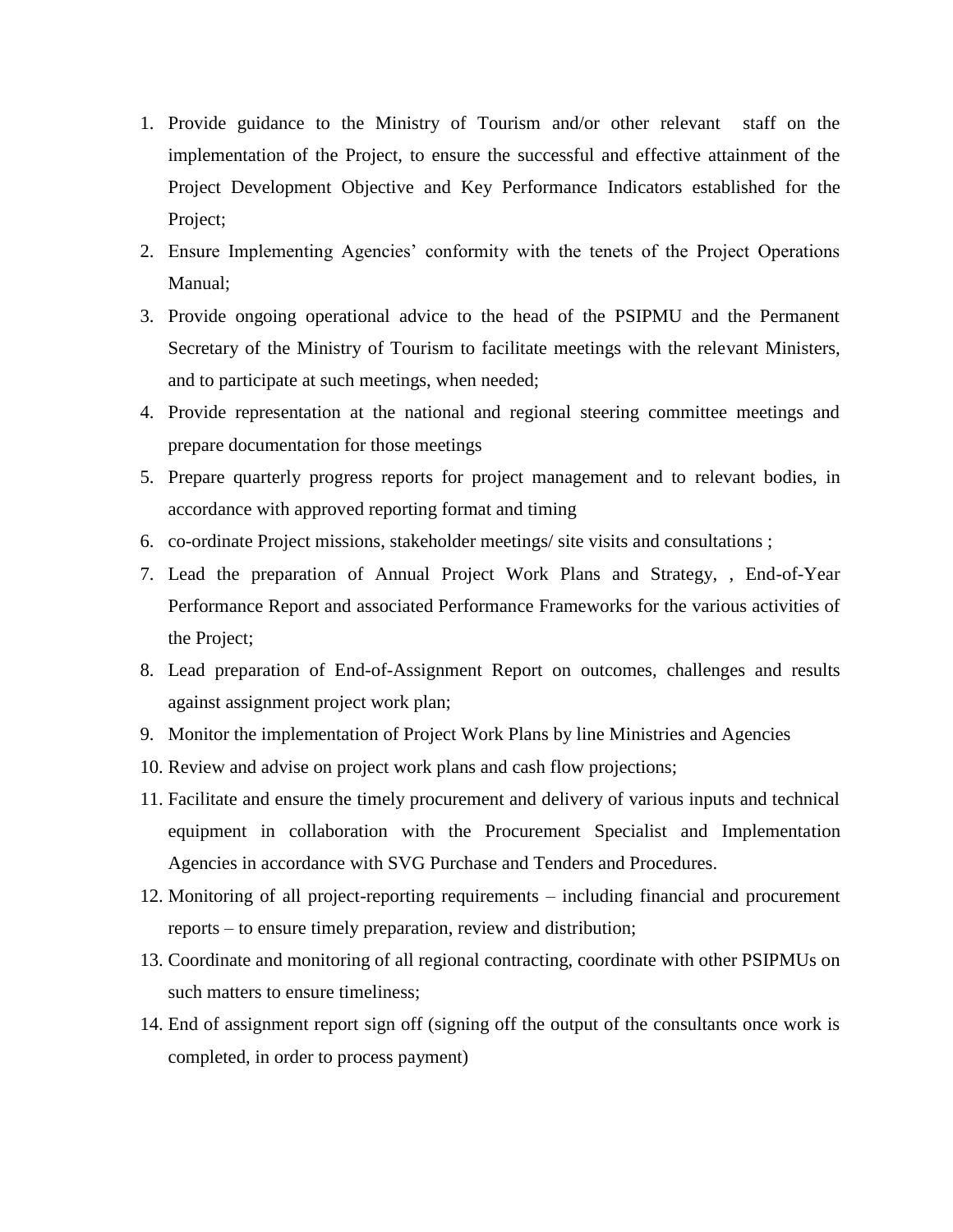15. Collaborate with financial administration, including the preparation of financial statements, budgets and forecasts;

#### 5. **Duration**

It is expected that the consultancy will last a period of two (2) calendar years. Subject to renewal based on satisfactory performance.

#### 6. **Inputs**

In addition to the Project Appraisal Document, legal agreement, manual of operations, any law pertaining to this project in draft or approved that would need to be complied with to implement the various components of this Project, to perform his/her job.The names of the contacts of each implementation unit from other countries, names and contact info of steering committee members (country level and regional), names and contact info of people assigned at the Line Ministries and Agencies who would be responsible for the technical aspects of the implementation of the Project, internal procedures to be followed to get clearances internally.

### 7. **Outputs and Deliverables**

- i. Monthly informal reports on the indicators, ongoing contracts and the level of implementation of activities that already have been contracted (the format of the report to be finalized).
- ii. Quarterly formal reporting, including IFRs.
- iii. Disbursement Projections with input from financial management and procurement specialist.

## 8. **Requirements**

## **Technical experience**:

a. At least 5 years of relevant professional experience for a candidate with a Master's degree inProject Management / Hospitality or a related discipline , or, if no Master's degree, then minimum of a bachelor's degree in Tourism, or a related discipline, with 8 years of experience. Relevant professional experience includes: